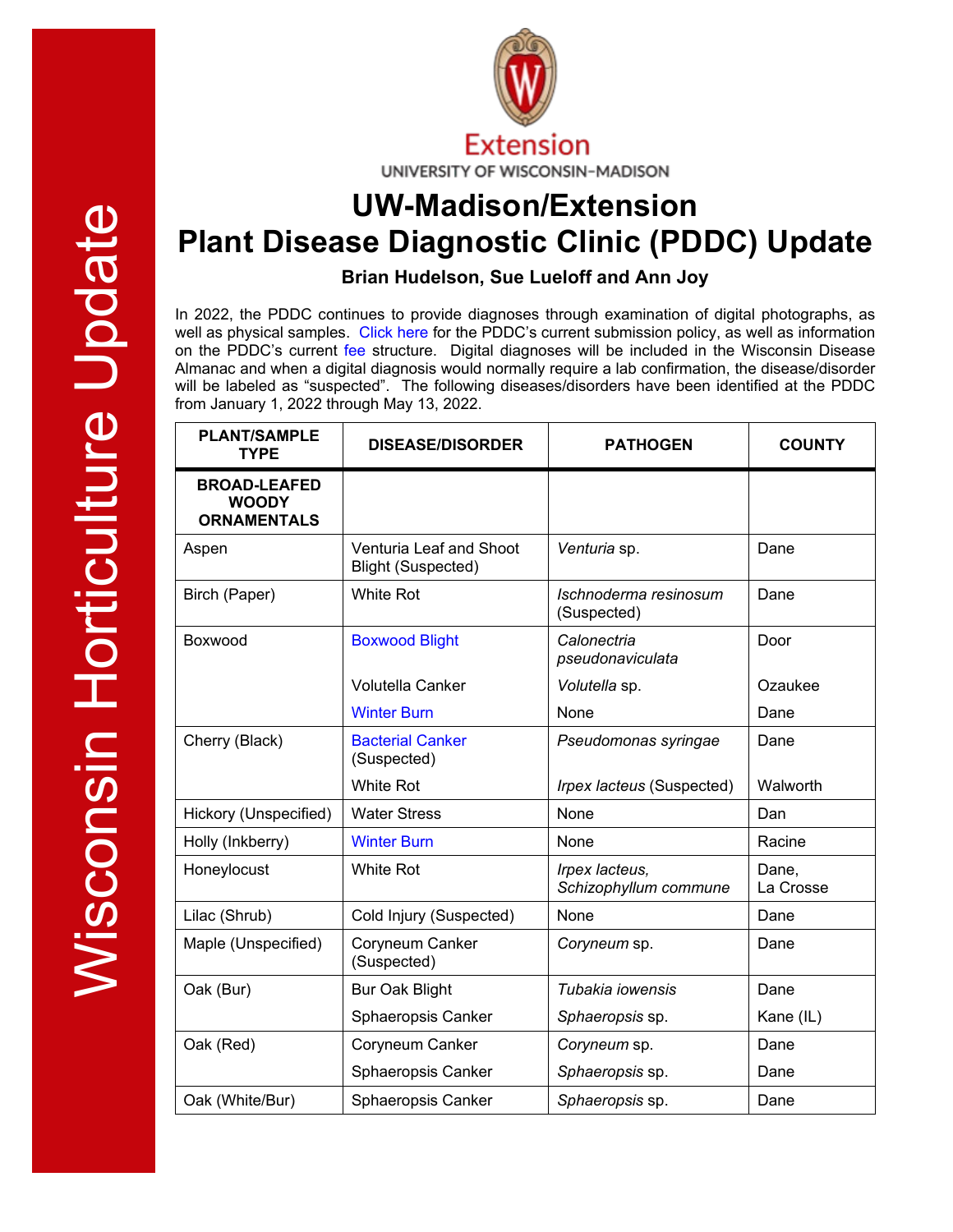

## **Extension** UNIVERSITY OF WISCONSIN-MADISON

| <b>BROAD-LEAFED</b><br><b>WOODY</b><br><b>ORNAMENTALS</b><br>(Continued) |                                                                  |                                           |                   |
|--------------------------------------------------------------------------|------------------------------------------------------------------|-------------------------------------------|-------------------|
| Oak (Unspecified)                                                        | Oak Wilt (Suspected)                                             | Bretziella fagacearum                     | Kenosha           |
|                                                                          | <b>White Rot</b>                                                 | <b>Trametes versicolor</b><br>(Suspected) | Walworth          |
| Rose                                                                     | Chemical Injury<br>(Suspected)                                   | None                                      | Jackson           |
| Viburnum<br>(Unspecified)                                                | Phomopsis Gall<br>(Suspected)                                    | Phomopsis sp.                             | Hennepin (MN)     |
| <b>FRUIT CROPS</b>                                                       |                                                                  |                                           |                   |
| Apple                                                                    | Sooty Mold                                                       | Miscellaneous sooty mold<br>fungi         | Vernon            |
| Cherry                                                                   | <b>Bacterial Canker</b><br>(Suspected)                           | Pseudomonas syringae                      | Lafayette         |
|                                                                          | <b>Frost Crack</b>                                               | None                                      | Lafayette         |
|                                                                          | <b>Lichens</b>                                                   | None                                      | Wood              |
|                                                                          | <b>Overly Deep Planting</b>                                      | None                                      | Lafayette         |
|                                                                          | <b>White Rot</b>                                                 | <b>Irpex lacteus</b>                      | Lafayette         |
|                                                                          | White Rot                                                        | <b>Trametes versicolor</b>                | Dane              |
| <b>Fruit Trees</b><br>(Miscellaneous)                                    | <b>Herbicide Damage</b><br>(Suspected)                           | None                                      | Calumet           |
| Grape                                                                    | Cold Injury (Suspected)                                          | None                                      | Dane,<br>Walworth |
| Peach                                                                    | <b>Bacterial Canker</b><br>(Suspected)                           | Pseudomonas syringae                      | Lafayette         |
|                                                                          | <b>Frost Crack</b>                                               | None                                      | Lafayette         |
|                                                                          | <b>Overly Deep Planting</b>                                      | None                                      | Lafayette         |
|                                                                          | White Rot                                                        | <b>Irpex lacteus</b>                      | Lafayette         |
| Strawberry                                                               | <b>Common Leaf Spot</b><br>(Suspected)                           | Mycosphaerella fragariae                  | Manitowoc         |
|                                                                          | Neopestalotiopsis Leaf<br>Spot/Crown and Root Rot<br>(Suspected) | Neopestalotiopsis sp.                     | Manitowoc         |
|                                                                          | <b>Walnut Toxicity</b><br>(Suspected)                            | None                                      | Manitowoc         |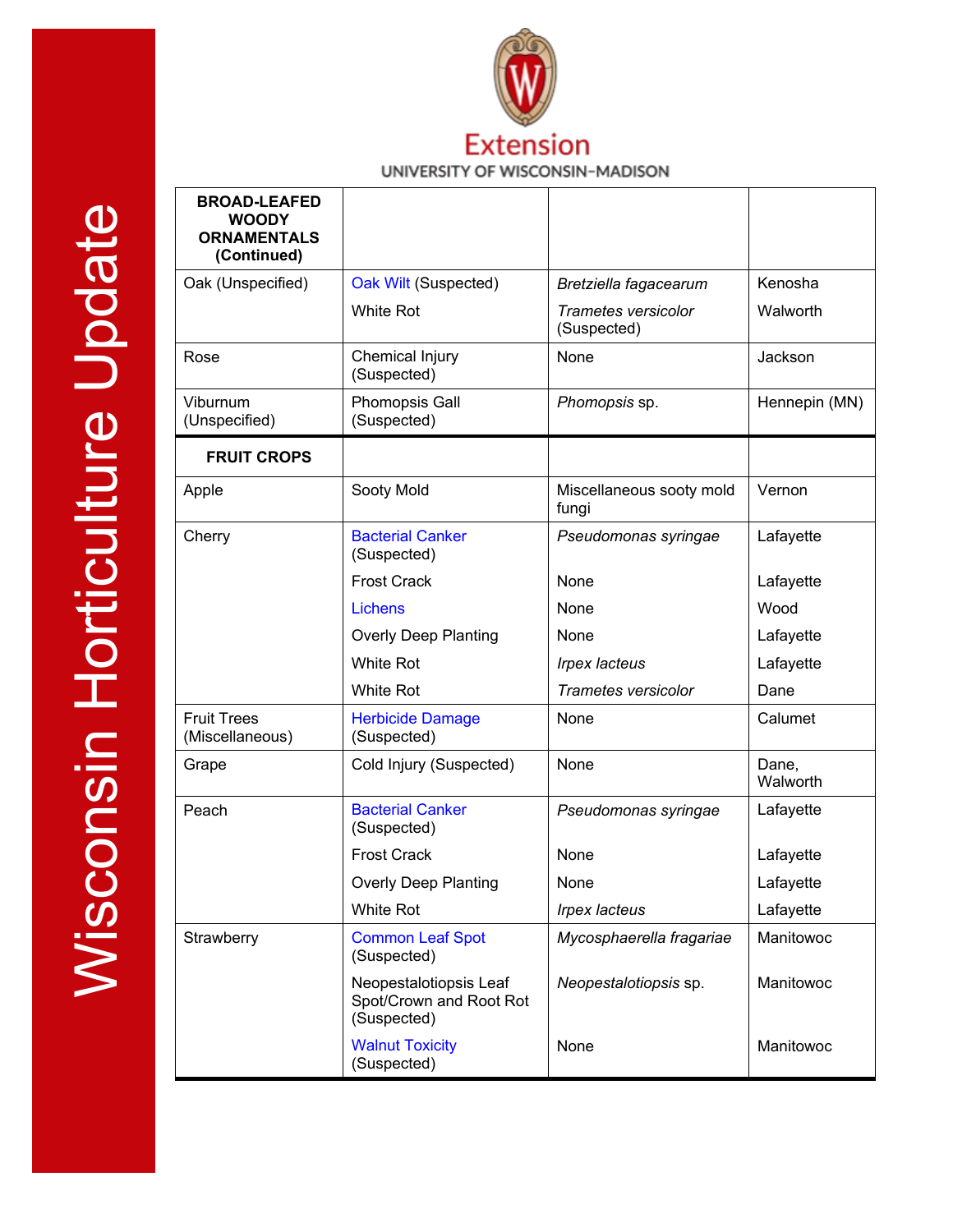

### UNIVERSITY OF WISCONSIN-MADISON

| <b>HERBACEOUS</b><br><b>ORNAMENTALS</b>    |                                          |                                           |                   |
|--------------------------------------------|------------------------------------------|-------------------------------------------|-------------------|
| Begonia                                    | <b>Gray Mold/Botrytis Blight</b>         | Botrytis cinerea                          | Clark             |
|                                            | <b>Impatiens Necrotic Spot</b>           | Impatiens necrotic spot<br>virus          | Monroe            |
|                                            | <b>Root Rot</b>                          | Fusarium sp.                              | Waukesha          |
| Calla Lily                                 | <b>Bacterial Soft Rot</b>                | Pectobacterium sp.                        | Kewaunee          |
| Coreopsis                                  | <b>Fungal Leaf Blight</b><br>(Suspected) | Unspecified leaf spot<br>fungus           | Marathon          |
| Dahlia                                     | <b>Crown Gall</b>                        | Agrobacterium<br>tumefaciens              | Racine            |
| Geranium                                   | <b>Gray Mold/Botrytis Bight</b>          | Botrytis cinerea                          | Vernon            |
| Impatiens<br>(New Guinea)                  | Fertility Issues (Suspected)             | None                                      | Winnebago         |
| <b>Million Bells</b>                       | Chili Pepper Mild Mottle                 | Chili pepper mild mottle<br>virus         | Crow Wing<br>(MN) |
| Peony                                      | <b>Gray Mold/Botrytis Blight</b>         | Botrytis cinerea                          | Rock              |
|                                            | Root Rot (Suspected)                     | Unspecified root rot<br>fungi/water molds | Rock              |
| Periwinkle                                 | Anthracnose                              | Colletotrichum sp.                        | Dane              |
| Petunia                                    | <b>Gray Mold/Botrytis Bight</b>          | Botrytis cinerea                          | Clark,<br>Shawano |
| <b>HOUSEPLANTS</b>                         |                                          |                                           |                   |
| Dracena                                    | <b>Bacterial Leaf Spot</b>               | Unspecified leaf spot<br>bacterium        | Dane              |
| Fig (Banyan)                               | <b>Chlorosis</b>                         | None                                      | Dane              |
|                                            | Phomopsis Canker                         | Phomopsis sp.                             | Dane              |
| Fig (Weeping)                              | Phlyctema Leaf Spot                      | Phyctema sp.                              | Dane              |
| Peperomia                                  | <b>Tobacco Mosaic</b>                    | Tobacco mosaic virus                      | Sawyer            |
| <b>NEEDLED WOODY</b><br><b>ORNAMENTALS</b> |                                          |                                           |                   |
| Arborvitae                                 | <b>Diplodia Canker</b>                   | Diplodia sp.                              | Milwaukee         |
|                                            | <b>Improper Planting</b>                 | None                                      | Dane              |
|                                            | Pyllosticta Needle Blight                | Phyllosticta                              | Dane              |
|                                            | Seiridium Canker                         | Seiridium sp.                             | Milwaukee         |
|                                            | <b>Transplant Shock</b><br>(Suspected)   | None                                      | Dane              |
|                                            | <b>Winter Burn (Suspected)</b>           | None                                      | Dane              |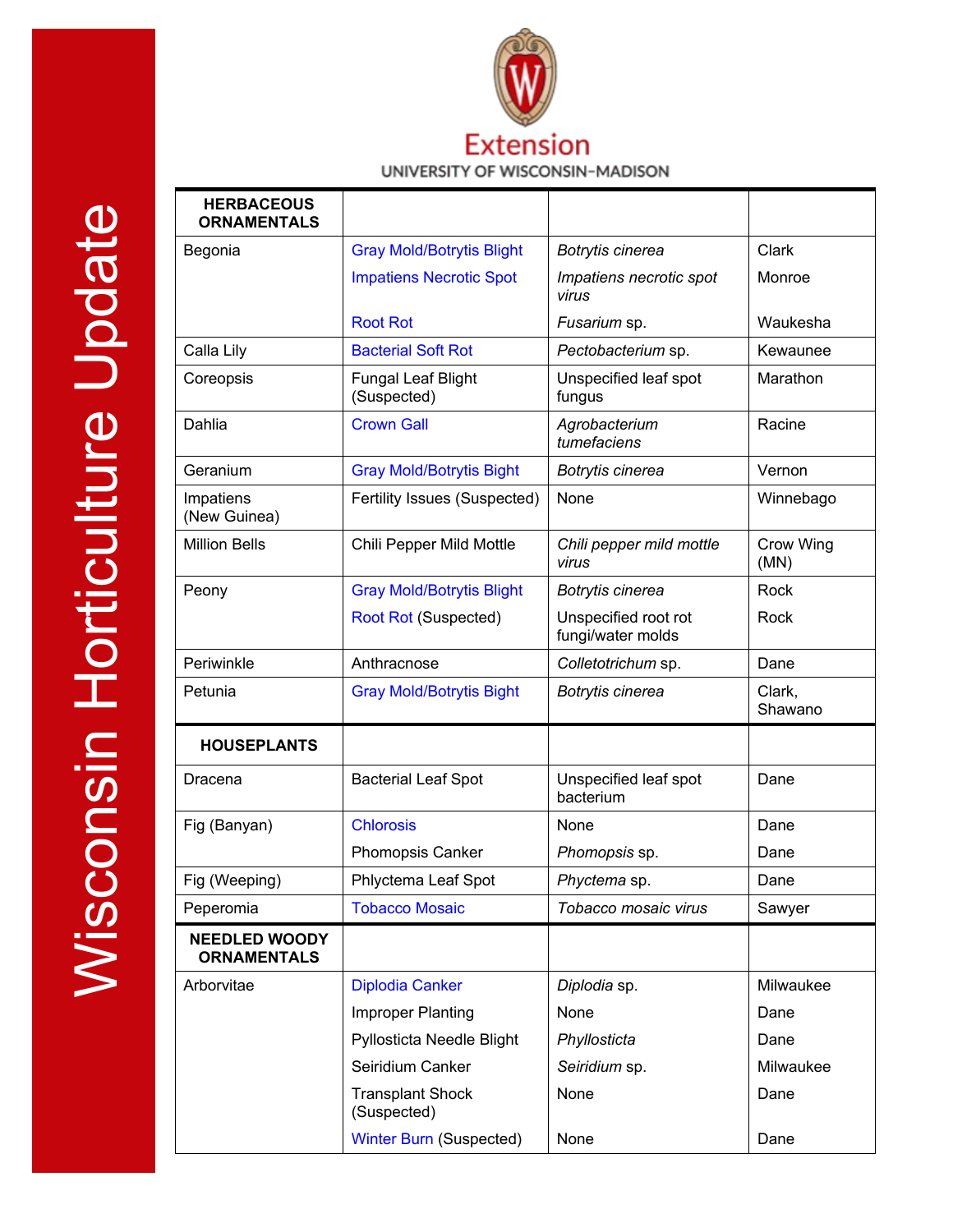

## UNIVERSITY OF WISCONSIN-MADISON

| <b>NEEDLED WOODY</b><br><b>ORNAMENTALS</b><br>(Continued) |                                           |                           |                        |
|-----------------------------------------------------------|-------------------------------------------|---------------------------|------------------------|
| Fir (Fraser)                                              | <b>Winter Burn</b>                        | None                      | La Crosse              |
| Fir (Unspecified)                                         | <b>Rhizosphaera Needle Cast</b>           | Rhizosphaera sp.          | Dane                   |
|                                                           | Water Stress (Suspected)                  | None                      | Dane                   |
| Juniper                                                   | <b>Canker Disease</b><br>(Suspected)      | Unspecified canker fungus | Milwaukee              |
|                                                           | <b>Diplodia Canker</b>                    | Diplodia sp.              | Dane, Ozaukee          |
| Pine (Black)                                              | Fertility Issues (Suspected)              | None                      | Portage                |
|                                                           | Water Stress (Suspected)                  | None                      | Portage                |
| Pine (White)                                              | <b>Fertility Issues</b>                   | None                      | Monroe                 |
|                                                           | <b>Phomopsis Canker</b>                   | Phompsis sp.              | Waukesha               |
|                                                           | <b>Squirrel Activity</b><br>(Suspected)   | None                      | Monroe                 |
| Spruce (Black Hills)                                      | <b>Rhizosphaera Needle Cast</b>           | Rhizosphaera kalkhoffii   | Dane                   |
| Spruce (Blue)                                             | <b>Rhizosphaera Needle Cast</b>           | Rhizosphaera kalkhoffii   | Dane,<br>Waukesha      |
|                                                           | <b>Weir's Cushion Rust</b><br>(Suspected) | Chrysomyxa weirii         | Waukesha               |
| Spruce (Norway)                                           | <b>Phomopsis Canker</b>                   | Phomopsis sp.             | Waukesha               |
|                                                           | <b>Rhizosphaera Needle Cast</b>           | Rhizosphaera kalkhoffii   | Racine,<br>Waukesha    |
| Spruce (White)                                            | <b>Transplant Shock</b><br>(Suspected)    | None                      | Marathon               |
|                                                           | <b>Winter Burn (Suspected)</b>            | None                      | Marathon               |
| Spruce (Unspecified)                                      | <b>Chlorosis (Suspected)</b>              | None                      | Racine                 |
|                                                           | Fertility Issues (Suspected)              | None                      | Waukesha               |
|                                                           | Improper Planting                         | None                      | Racine                 |
|                                                           | Rhizosphaera Needle Cast                  | Rhizosphaera kalkhoffii   | La Crosse,<br>Waukesha |
|                                                           | <b>Transplant Shock</b><br>(Suspected)    | None                      | <b>Brown</b>           |
|                                                           | <b>Water Stress</b>                       | None                      | Manitowoc,<br>Racine   |
|                                                           | <b>Winter Burn (Suspected)</b>            | None                      | Brown, Dane            |
| Yew                                                       | Macrophoma Needle Blight                  | Macrophoma sp.            | Dane                   |
|                                                           | Phomopsis Canker                          | Phomopsis sp.             | Dane                   |
|                                                           | Phyllosticta Twig Blight                  | Phyllosticta sp.          | Lake (IL)              |